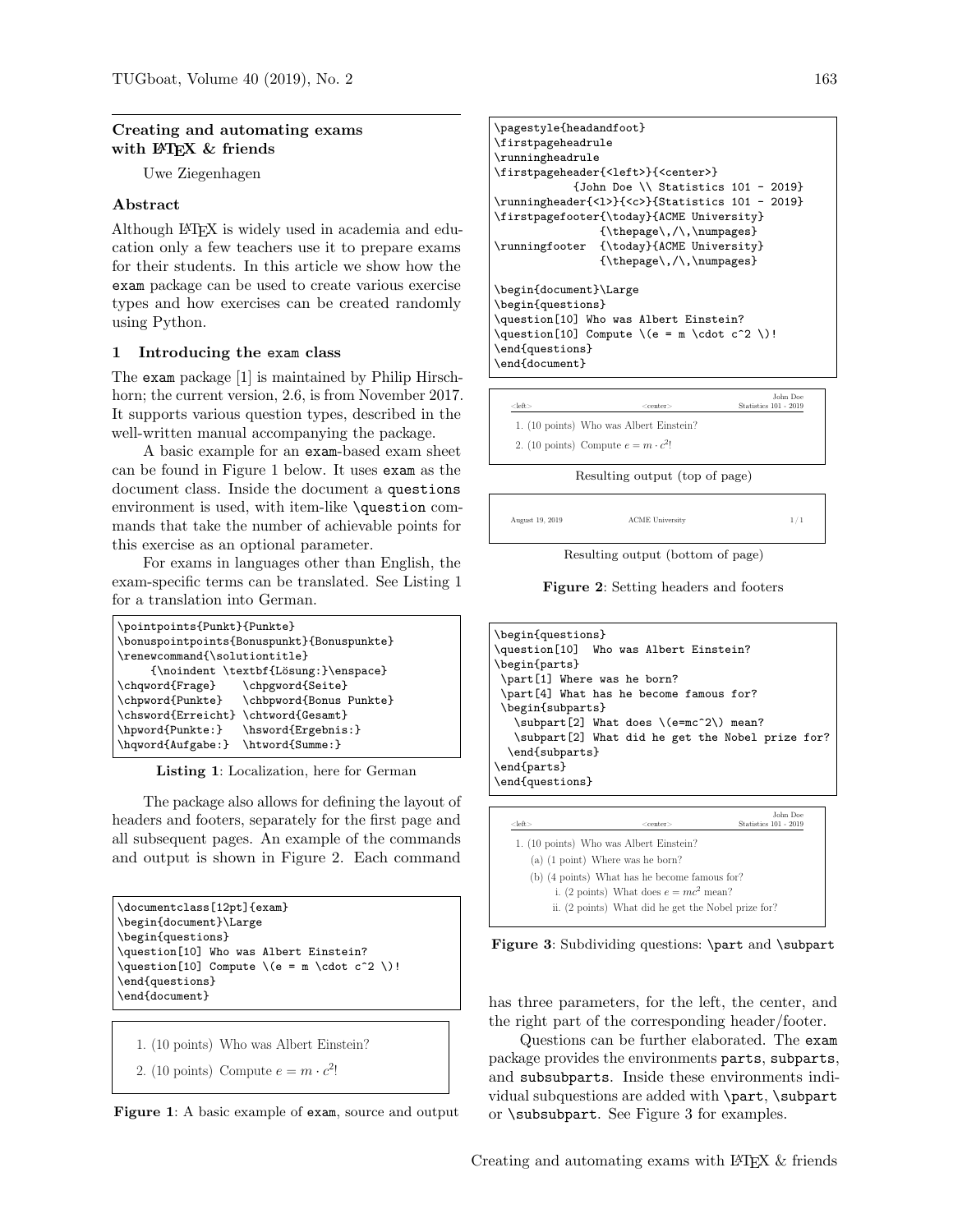\question Who was not a Beatle? \begin{choices} \choice John \choice Paul \choice George \CorrectChoice Benedict \end{choices} \question Who was not a Beatle? \begin{checkboxes} \choice John \choice Paul \choice George \CorrectChoice Benedict \end{checkboxes}

| $<$ left $>$             | $<$ center $>$ | John Doe<br>Statistics 101 - 2019 |
|--------------------------|----------------|-----------------------------------|
| 1. Who was not a Beatle? |                |                                   |
| A. John                  |                |                                   |
| B. Paul                  |                |                                   |
| C. George                |                |                                   |
| D. Benedict              |                |                                   |
| 2. Who was not a Beatle? |                |                                   |
| John                     |                |                                   |
| ) Paul                   |                |                                   |
| George                   |                |                                   |
| Benedict                 |                |                                   |
|                          |                |                                   |

<span id="page-1-0"></span>Figure 4: Examples for choices and checkboxes

Besides the text-based questions we have seen so far, the exam class offers several environments for multiple choice and fill-in questions:

- choices for vertical choices using letters
- checkboxes for vertical checkboxes
- oneparcheckboxes for horizontal checkboxes
- $\text{ifillin}(\text{solution text}) \text{ prints a horizontal line})$ where the students should put their answer.

is defined with the **\CorrectChoice** command. To For multiple choice questions, the correct answer typeset a version of the exam that has the correct answers and solutions highlighted, answers is added to the list of class options. See Figures [4](#page-1-0) and [5.](#page-1-1)

To create space for answers, the package not only supports the usual T<sub>EX</sub> commands (Figure  $6$ ), but also "enriched" solution space commands that provide lines, dotted lines or a grid (Figure [7\)](#page-2-0).

To also insert solutions into the exam, one can use the solution environment— see Figure [8](#page-2-1)— or one of the following environments:

- solutionorbox
- solutionorlines
- solutionordottedlines
- solutionorgrid

For the solutionorgrid environment an example is shown in Figure [9](#page-2-2) which, depending on whether

\question Who was not a Beatle? \begin{oneparcheckboxes} \choice John \choice Paul \choice George \choice Ringo \CorrectChoice Benedict \end{oneparcheckboxes}

\question \fillin[James Bond][11em] has the \enquote{license to kill}.

| <left></left>            | $<$ center $>$                                  | John Doe<br>Statistics 101 - 2019                                                       |
|--------------------------|-------------------------------------------------|-----------------------------------------------------------------------------------------|
| 1. Who was not a Beatle? |                                                 |                                                                                         |
|                          |                                                 | $\bigcirc$ John $\bigcirc$ Paul $\bigcirc$ George $\bigcirc$ Ringo $\sqrt{\ }$ Benedict |
|                          | 2. <b>James Bond</b> has the "license to kill". |                                                                                         |

<span id="page-1-1"></span>Figure 5: oneparcheckboxes option and \fillin command, with answers option set

| % simple vertical space<br>\vspace*{ <length>}</length>                             |
|-------------------------------------------------------------------------------------|
| % vertical space to the end of the page<br>\vspace*{\stretch{1}}<br>\newpage        |
| % empty framed box<br>\makeemptybox{ <length>}</length>                             |
| % empty framed box to the end of the page<br>\makeemptybox{\stretch{1}}<br>\newpage |

<span id="page-1-2"></span>Figure 6: T<sub>FX</sub> commands to make answer spaces

the class option answers is set, either presents a plot of a quadratic function or a grid where the students are to draw the function themselves.

As mentioned earlier, the different question environments take the number of points as optional parameters. To assist with the creation of the grading table, exam has commands for producing vertical or horizontal grading tables that are either based on the page or exercise number. Figure [10](#page-2-3) shows variations of the \gradetable command and example output from \gradetable[h][questions].

# 2 Automating exam

In this section we want to show how exam questions can be created individually for each student, e.g., to prevent cheating. We also use QR codes that are printed behind each exercise, thus generating a teacher-friendly version by eliminating the need to calculate all the individual results herself as a modern smartphone suffices to see the result immediately.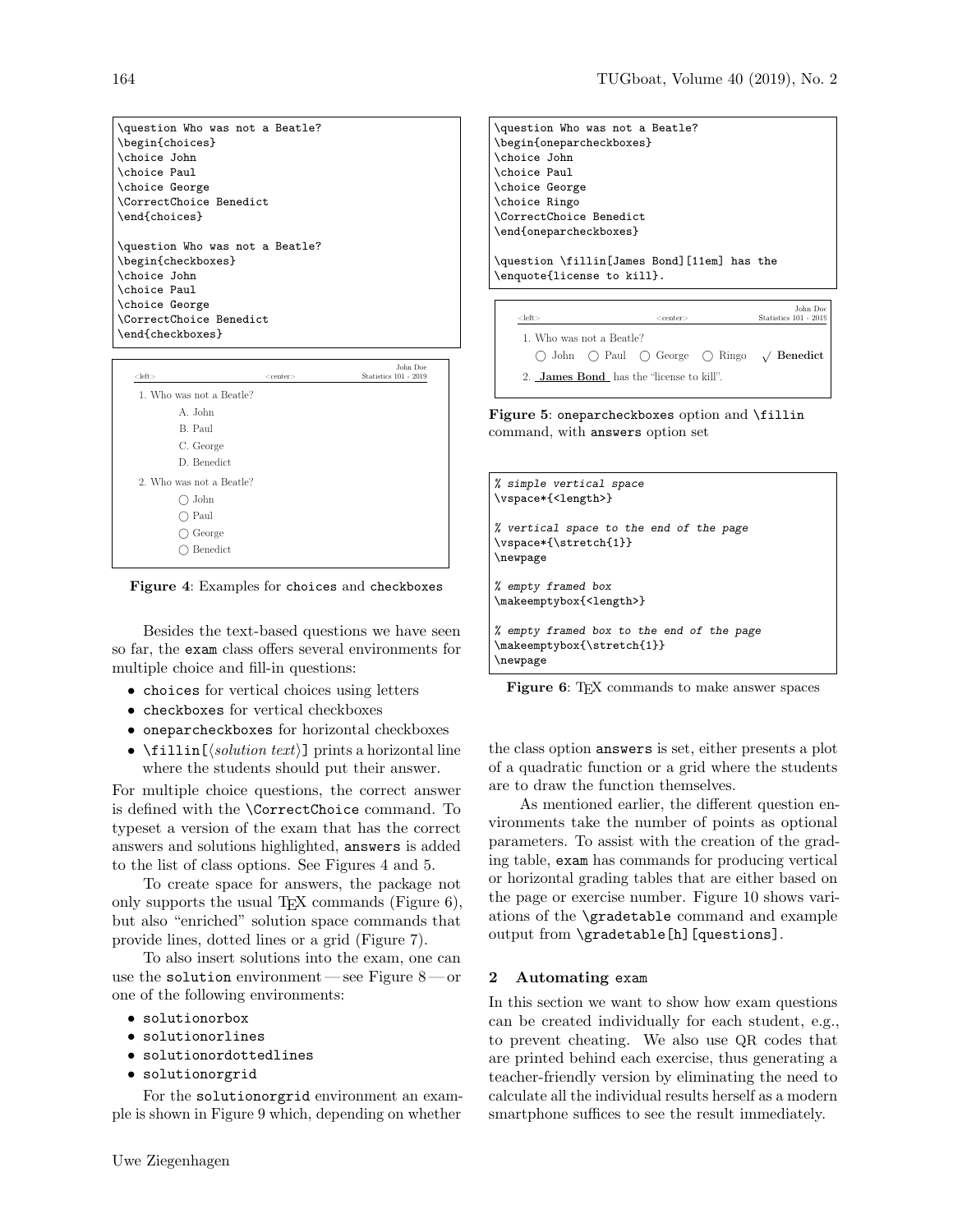

\answerline[answer] % for short answers



(output from \fillwithlines and \fillwithdottedlines)



<span id="page-2-0"></span>(output from \fillwithgrid and \answerline)

Figure 7: Examples of enriched answer spaces.



<span id="page-2-1"></span>Figure 8: Example of using the solution environment, with answers set

```
\question[5] Draw the function $3x^2+4x+5$!
\begin{solutionorgrid}[8cm]
\begin{tikzpicture}[baseline]
\begin{axis}[axis y line=center,axis x line=middle,
grid=both,xmax=5,xmin=-5,ymin=0,ymax=10,
xlabel=$x$,ylabel=$y$
xtick={-5,...,5},ytick={0,...,11},anchor=center]
\addplot[smooth,blue,thick,samples=100]
   {3*x^2+4*x+5} ;
\end{axis}
\end{tikzpicture}
\end{solutionorgrid}
```


<span id="page-2-2"></span>Figure 9: Example of using the solutiongrid environment, with answers set

\gradetable[v][questions] vertically per question \gradetable[h][questions] horizontally per question \gradetable[v][pages] vertically per page \gradetable[h][pages] horizontally per page



<span id="page-2-3"></span>Figure 10: A grading table made with \gradetable[h] (requires two L<sup>AT</sup>EX runs)

We will first work on the L<sup>AT</sup>EX part before we automate the whole process. First we define a simple math question, as in Listing [2.](#page-2-4)

```
\begin{questions}
\question[5] Calculate!
\begin{parts}
 \partial \phi[1] (12345 + 67890 = ) \tilde{80235}\end{parts}
```
Listing 2: A simple math exercise

We then use the **\qrcode** command from the qrcode package. This command takes just one parameter, the text to be encoded. In our case, this will be the numeric result of the calculation. For the vertical

Creating and automating exams with LATEX & friends